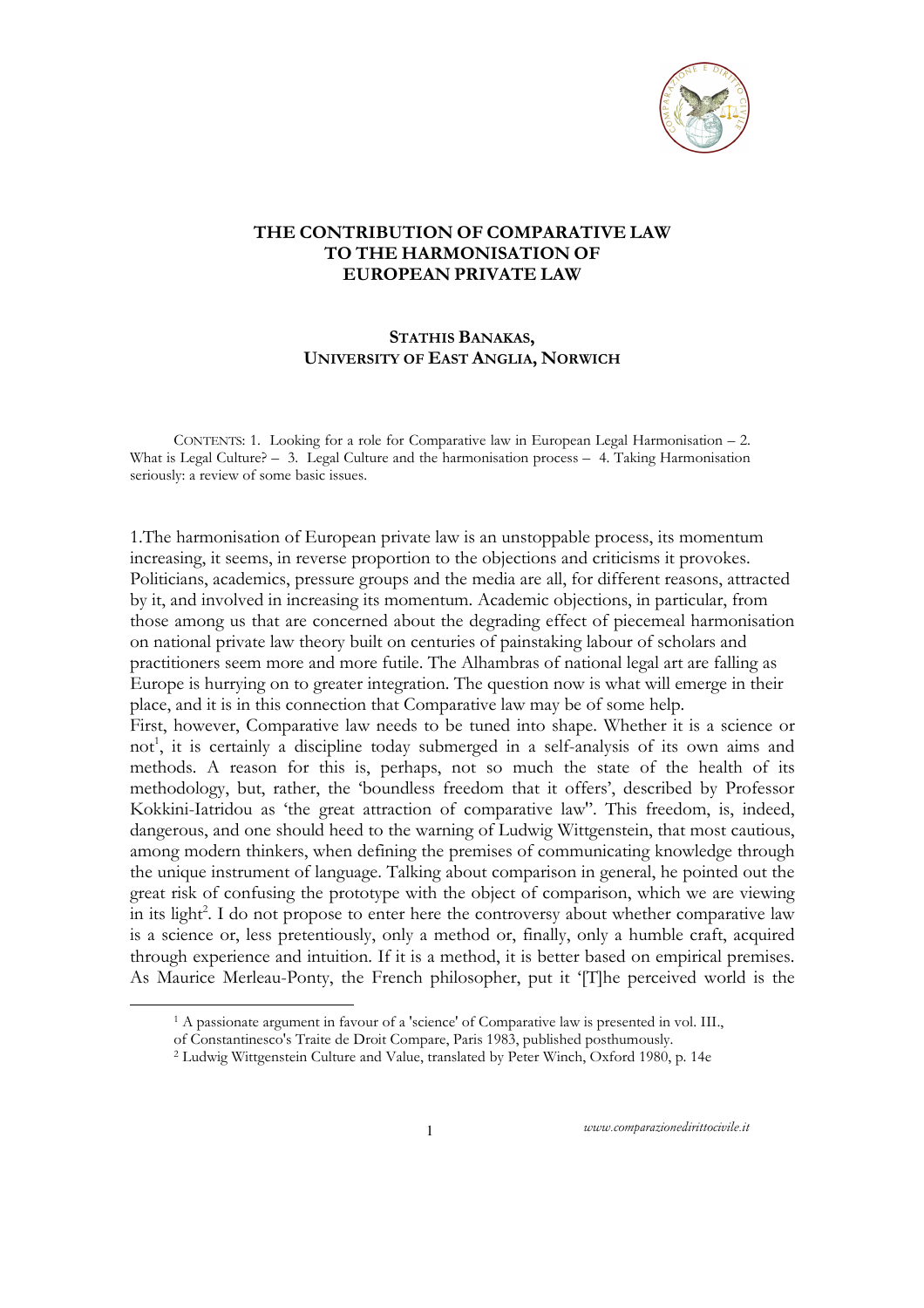

always presupposed foundation of all rationality, all value, all existence''. Law is understood as perceived; and its origin is perceived as rooted in, chiefly political, power relations<sup>3</sup> (3). But the phenomenon of law is, also, a cultural phenomenon; it is, therefore, important to explore this, and the phenomenon of legal culture itself, as a methodological basis, a prototype in Wittgenstein's words, of comparative law. Understanding the political process and the dynamics of legal culture are important skills for doing Comparative law. They are equally important for easing the pain of European harmonisation.

The political process of European legal harmonisation involves three major Community players, ie the Commission, the European Parliament and the Economic and Social Committee<sup>4</sup>. Of course, the major instruments of harmonisation, ie Directives, are agreed by the Council of ministers, but the importance of Regulations issued by the Commission, under powers delegated by the Council, for the harmonisation of private law, should not be underestimated. Such Regulations are issued in great number every year, as a quick search of any legal data base will show. A new area of harmonisation can be proposed by any of the above Community bodies to the Commission, or decided directly by the Council. The Commission will draft the Directive (or Regulation) with the help of legal experts. At this point, Comparative lawyers can offer important knowledge and skill. Knowledge of the actual state of theory and practice in national legal systems of member states is obviously important; but beyond that, skill in understanding of the national legal cultures is even more so. It is legal culture that will in fact determine the degree to which harmonisation will be effective. Knowledge of theory and practice of other systems can prevent embarrassing initiatives from coming into existence. It is still the case that among European lawyers, even legal scholars, there is ignorant hostility of institutions and practices in other countries. The Regulations on Unfair Terms in Contracts provoked great concern among scholars in this country, unfamiliar to the German theory of Good faith; and a new initiative of the European Parliament to propose a draft directive on harmonising the mode of assessment of personal injury damages has surprised French lawyers, who saw in it the adoption of their own system of invalidity scales (IPP), which they despise and want to reform, probably because alternative methods, such as the English >tariff=>system, are widely unknown or misunderstood among lawyers in other European countries. For the same reasons, after the harmonising instrument is put into force, comparative lawyers have a further important role to play. They can be advocates for either side: for the Commission, when it monitors the implementation of the harmonising instrument as it is its duty. Or for a member state, resisting such implementation on the ground that the national legal system provides already answers of sufficient proximity to the Community model. Successful defence of the national system's existing provision should be no small matter for those concerned with preserving national systematic purity. A good example is FranceGs lost battle to resist enacting a new

l

<sup>3</sup> See William S. Hamrick, An Existential Phenomenology of Law: Maurice Merleau-Ponty, Dordrecht/Boston/Lancaster 1987, p.116; translations of Merleau-Ponty's French writings are borrowed from this book.

<sup>4</sup> EC Treaty, (new) article 94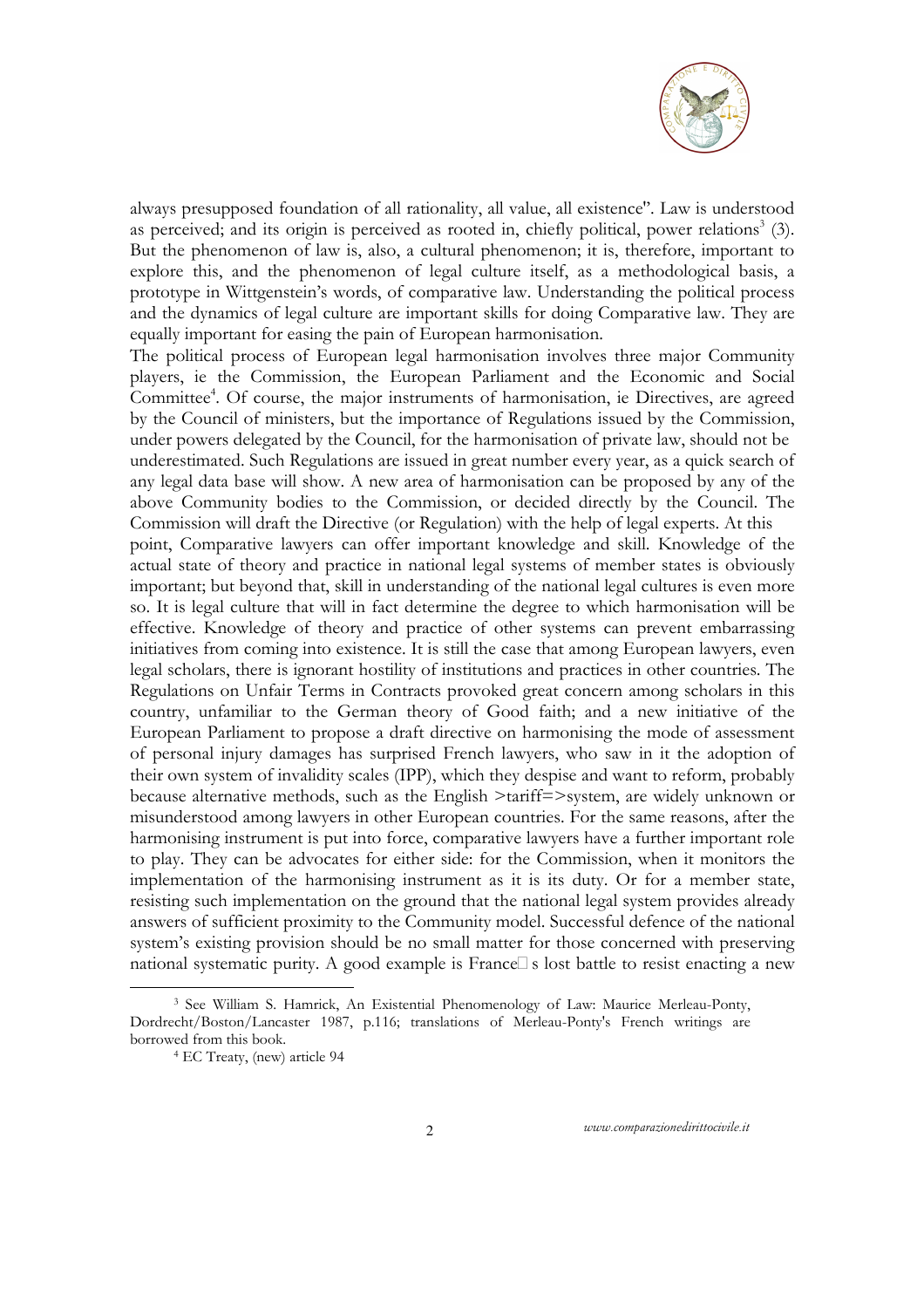

legal instrument to implement the Product Liability Directive of 1985<sup>5</sup>. French lawyers failed to win the argument that such implementation was unnecessary, in the light of the jurisprudential development, in celebrated decisions of the Cour de Cassation, of article 1384 of the Code Civil (responsabilite du fait des choses). As a result, the once elegant Tort law section of the Code 4 EC Treaty, (new) article 94 5 EC Directive 85/374 Civil has now been marred by a long list of new articles reproducing verbatim the articles of the directive, in a style and language alien to the honoured Napoleonic original.

While all of this is obvious for anyone to see, more needs to be said about the importance of legal culture for the harmonisation process. Even more so in view of the fact that the nature and function of legal culture is often overlooked by comparative lawyers themselves.

Merleau-Ponty made the important point that culture in general, and, one should also add, legal culture, in particular, cannot be wholly deduced from the perceived world, that only contains the foundation of that which is cultural<sup>6</sup>. Legal culture is not only an empirical reality, but, also, a basis of meaning, i.e. of talking about the law. As pointed out by the American pragmatist philosopher Dewey, all description of social and cultural phenomena by language is, itself, purposeful: for, as he put it, social and cultural phenomena are never 'over and done with', but remain always open, are 'goings-on''. Law, itself a social and cultural phenomenon, is also a 'going-on' phenomenon, that can only be perceived to be what it functions as in the social and cultural context. The great German anthropologist Richard Thurnwald, argued for the law to be perceived and understood 'functionally out of the cultural system''.

2. The great legal anthropologist, Bronislaw Malinowski, has described all culture as 'normative''. This important aspect of all culture, especially, of legal culture, implies that a group's or a community's conformity to aspired aims and goals, serves the function of providing answers to normative problems. A basic distinction is the one between  $>$  lay  $=$ and internal legal culture. Lay legal culture, far from being uniform, can exist on several different levels: one can speak, for example, about the lay legal culture of a whole country or nation, or that of a social class, or of a regional or local or other (for example, religious) group of people. It is pointed out that in most of the world's contemporary states there are more than one social classes or culture groups in one or more of these senses, and, therefore, also several legal cultures (cultural pluralism). 'Internal' legal culture is the process of lawmaking and law-finding, the methods of legal reasoning of judges, the structure of the legal system and the administration of justice in a given jurisdiction, and the training and organisation of the legal profession<sup>7</sup>. Comparative legal historians, and mainstream legal

l

<sup>5</sup> EC Directive 85/374

<sup>6</sup> Hamrick, op. cit., p. 3 f

<sup>7</sup> Lawrence M. Friedman, Law and Society, Prentice-Hall Inc., Englewood Cliffs, New Jersey, 1977, at p. 76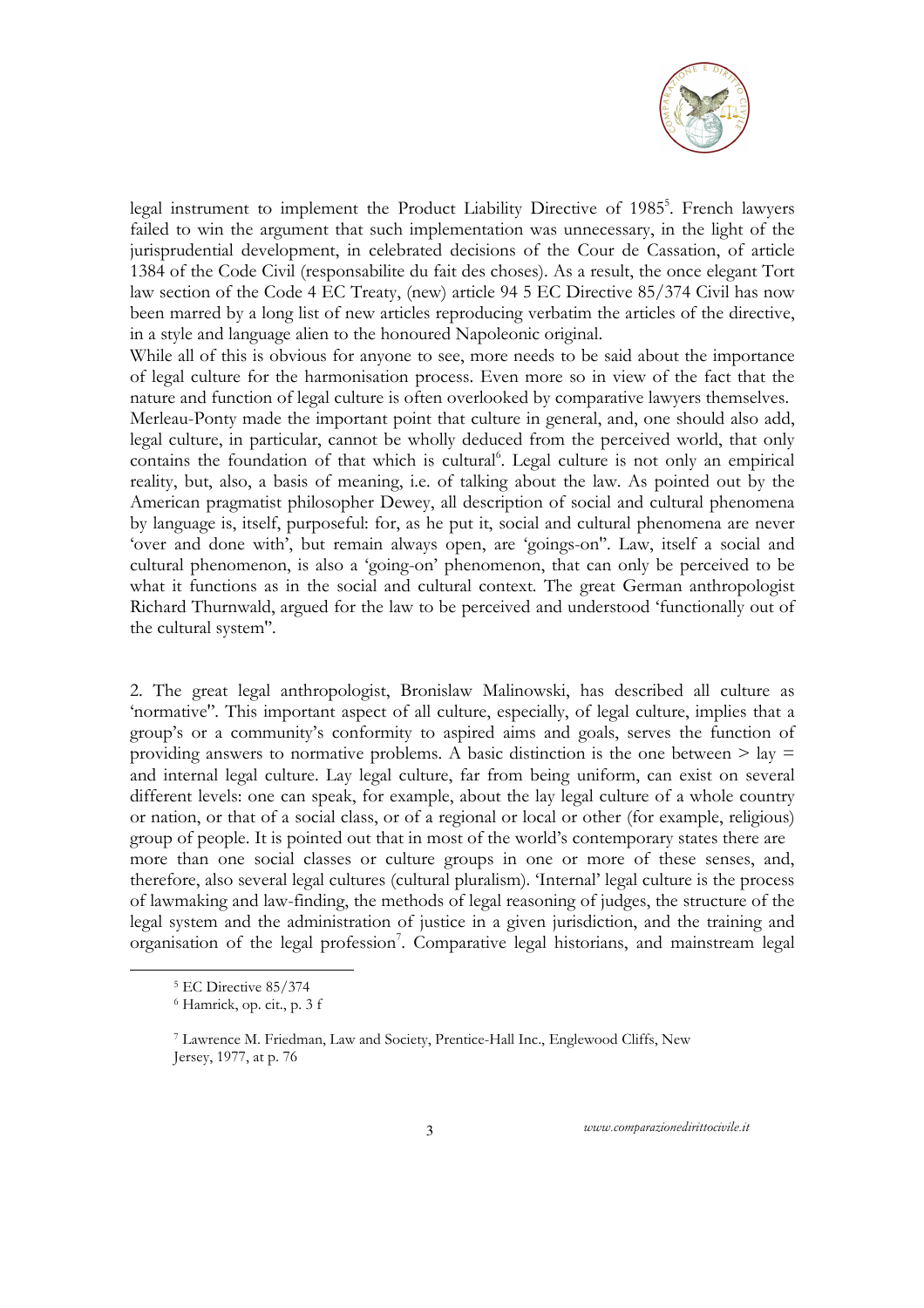

comparativists, with a primarily legal training, use concepts such as 'legal tradition', or 'style of legal systems', in much the same way as sociologists use the concept of legal culture.

Merryman's definition of 'legal tradition' includes 'historically conditioned attitudes about the nature of the law, about the role of law in the society and the polity, about the proper organisation and operation of a legal system, and about the way law is or should be made, applied, studied, perfected and taught''.

A comparativist who likes to use the concept of legal culture more than anything else to understand differences in legal systems is Alan Watson. Watson argues that legal culture is a powerful and autonomous factor of legal change, or, for that matter, of legal inertia in the face of changing social and political conditions. For him, legal culture must be distinguished into that of lay people, lawyers, and lawmakers<sup>8</sup>. Watson argues that social or economic pressure for legal change starting with lawmakers operates only within their own culture, whereas if such pressure 'starts with the lawyers, their own culture is involved and the pressure must be directed against the culture of the lawmakers''. For Watson, the existence of a distinct culture of lawmakers explains, firstly, the historical phenomenon of legal orders borrowing socially and economically 'dysfunctional' Legal Transplants. For he believes that '[T]o a considerable degree, the lawmakers of one society share the same legal culture with lawmakers of other societies''. Secondly, the separate legal culture of lawmakers is for Watson responsible for what he considers to be the 'positive disinclination' of lawmakers to change formally the rules, institutions, and, especially, the sources of law, when the law is out of date. The question is whether culture in general, and legal culture in particular, are significantly autonomous, from the aims and goals of the socio-political and economic model, in which the law also operates.

This question is particularly important in relation to the role that legal culture can play in the process of harmonisation of European private law. Furthermore, it has rightly been pointed out that: '[A]lthough the careful study of a single legal culture can yield valuable insights, only the analysis of a variety of legal cultures will recognise what is accidental rather than necessary, what is permanent rather than changeable in legal norms and legal agencies, and what characterises the beliefs underlying both''. As everything else perceived and understood, law and legal culture is perceived and understood comparatively. But comparison presupposes a separate identity: a thing cannot be compared to itself. How culturally specific is law? A leading legal sociologist of our time has observed that '[T]he modern world makes a strong case against cultural specificity''. A quick look at the World's modern societies shows that diverse, or similar, social structures and economies, rather than 'cultures' in the sense of values and attitudes of lawyers and lay-persons, account for diversity, or convergence, in their laws. But, as with many other things in life, the truth about what gives to law, and to a legal system, its specific characteristics, probably lies in the via media between Montesquieu's view of law as a product of national and cultural forces,

l

<sup>8</sup> A. Watson, 'Legal Change: Sources of Law and Legal Culture', (1983) 131 Univ. of Pennsylvania Law Review 1121, 1152 f.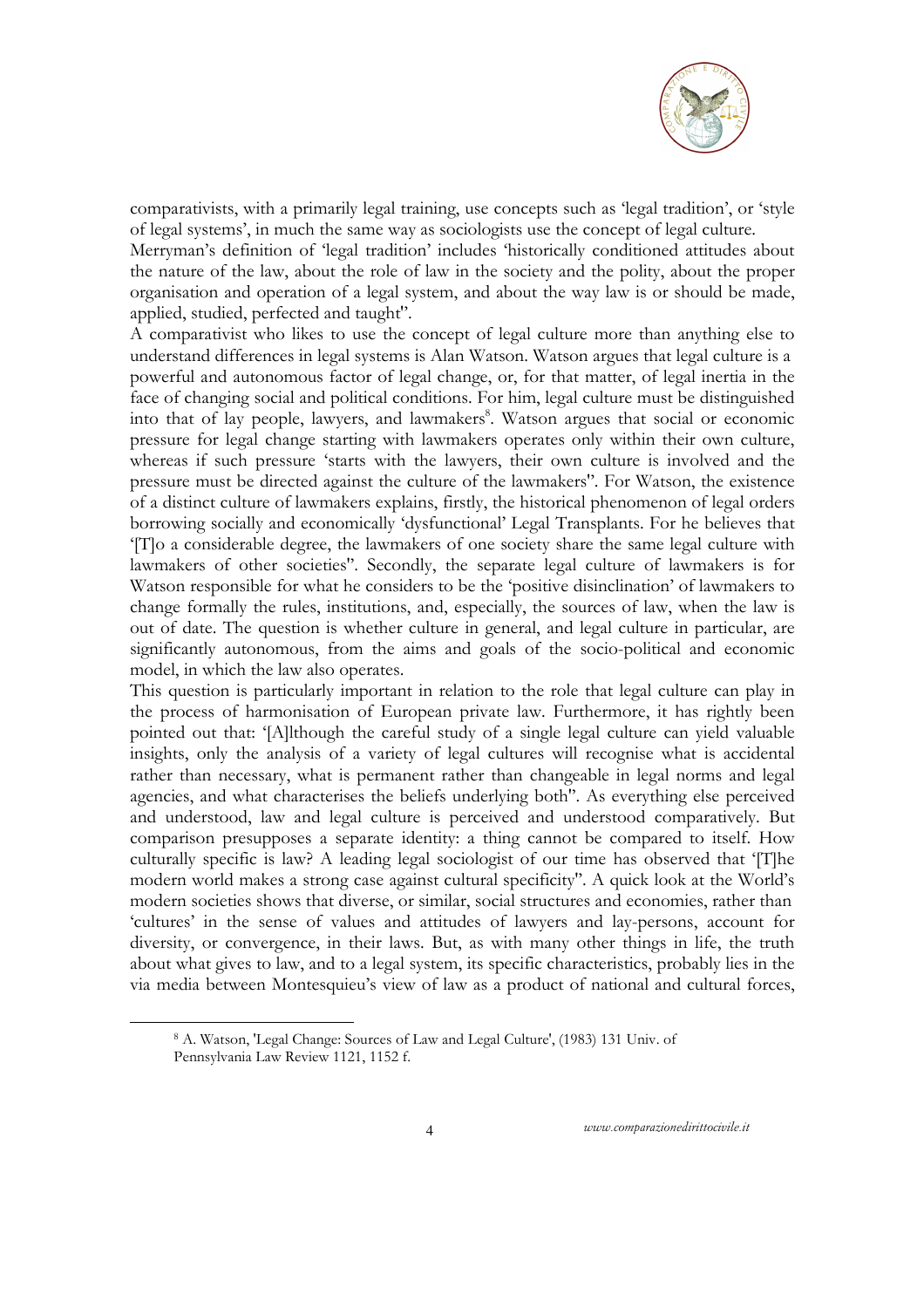

and the views of more modern Comparativists<sup>9</sup>, underlining the importance of the social and political environment.

Indeed, it appears that the more societies advance in their political, economic and social structures, the more powerful these structures themselves become over cultural specificity in shaping the law's real identity, behind its symbolic or ritual image. Elsewhere I have argued that because cultural roots and historical choices are an integral part of any description, or explanation, of law at a particular place and time over a particular community, comparative law must be alert to the need of a tertium comparationis that, in taking into account cultural specificity, does not have a Procrustean effect on the proper understanding of foreign legal systems $^{10}$ .

3. The pace of Europeanisation of legal life in the last few years in the European Community must weigh heavily in answering the question of how culture-specific national legal systems still are. From Universities to Law firms the European mix increases, and the European Courts in Luxembourg grow every day in confidence in laying foundations for common principles of European private law<sup>11</sup>. Law students already have a European Casebook on Tort Law<sup>12</sup>, and judges and practitioners a European textbook on Contract Law<sup>13</sup>. Several groups of European academics are at work developing common principles and rules for Contract law (Lando group), Tort (Vienna group), or, casting a wider net, a European Civil Code and the Common Core of European Civil Law (the Trento project). The European Academy in Trier is only one of many academic institutions offering a relentless programme of seminars in European private law, attended by practitioners of member states as part of their continuous education programme. What is the effect of all this on national legal cultures? An enormous question, of an enormous significance, which Comparative lawyers in Europe must see as a big challenge.

The answer to that question will enlighten the debate of whether legal harmonisation is a good or a bad thing for Europe, and whether it proceeds on the right path. For, whatever the political power of the market may be (and effecting the common market is the unique basis of harmonisation of private law in the European Union at the present moment), the market, as the American experience shows, is only concerned with economic efficiency, and will not provide answers to wider questions of validity and value of legal rules and practices.

l

<sup>9</sup> E. g., Kahn-Freund, 'On Uses and Misuses of Comparative Law', (1974) 37 Modern Law

Review 1; Seidman, 'Administrative Law and legitimacy in Anglophonic Africa: A Problem in the Reception of Foreign Law', (1970) 5 Law and Society Review, 161.

<sup>10</sup> E. K. Banakas, 'Some Thoughts on the Method of Comparative Law: The Concept of Law Revisited', (1981) LXVII Archiv fur Rechts- und Sozialphilosophie, 289, 292 f.

<sup>11</sup> A good example is the effect of the case of Brasserie du Pecheur [1996] CMLR 889

<sup>(</sup>joined cases C-46/93 & C-48/93) on English law: cf Factorama [1999] 4 All ER 906 (HL)

<sup>&</sup>lt;sup>12</sup> Van Gerven, Lever, Larouche, Tort Law, Hart Publishing, 2000

<sup>13</sup> Koetz, Europaeisches Vertragsrecht, J C B Mohr, Tuebingen, 1996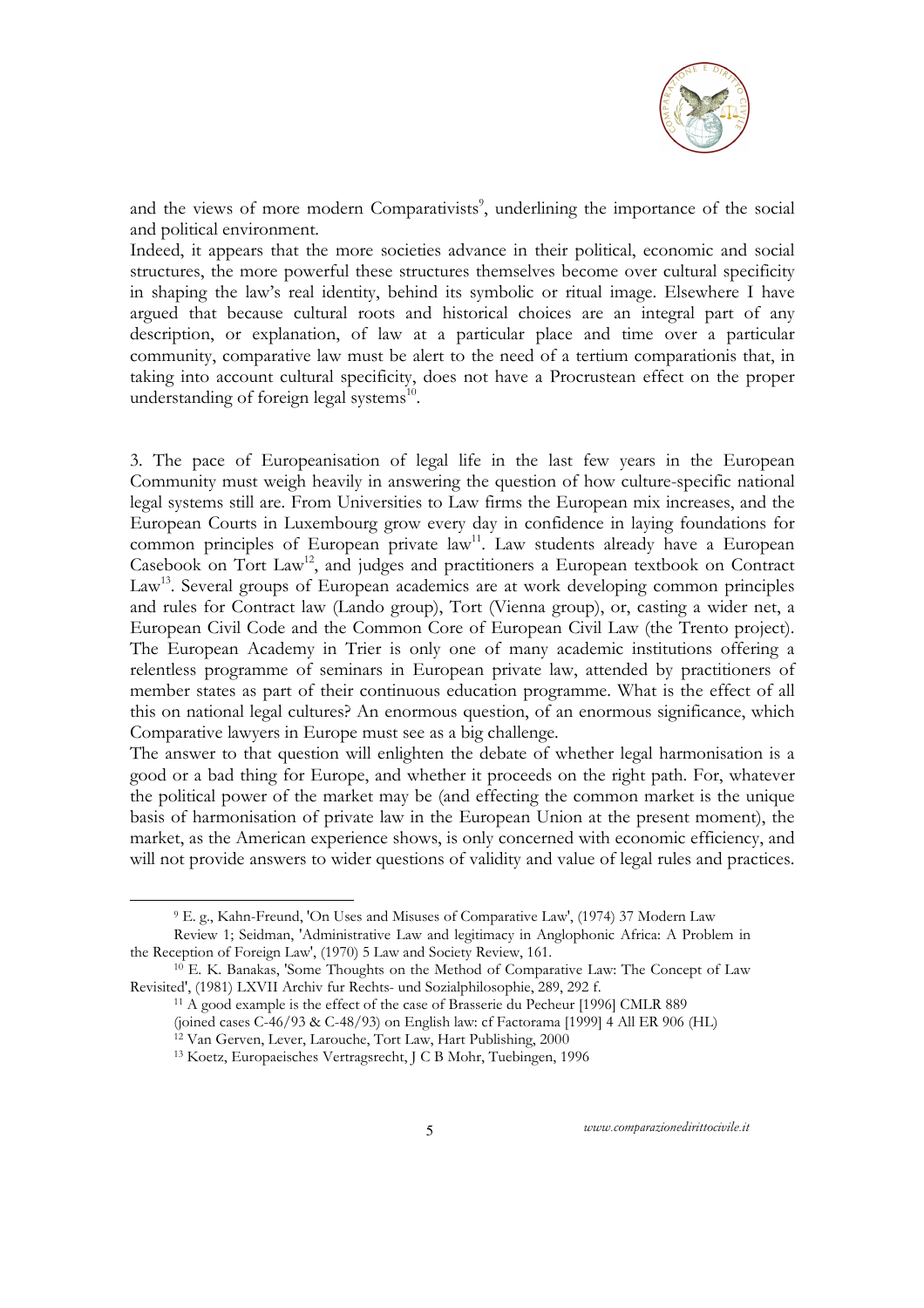

It is difficult to foresee how far national legal cultures will be defended by national communities against the onslaught of continuing European integration. There may be objectively little to regret, in terms of moral, artistic or other value, in the disappearance of national legal cultures in Europe. But there is evidence that in some member states other, parallel to the legal, national cultures, such as religion or literature, are emerging as political flagships of resistance in support of national identity. And there is also evidence that certain benchmark principles of national private law are now being defended as part of the Constitutional fabric of member states, in anticipation of a further advance in harmonisation, such as the French principle of >faute =or the English doctrine of public authority immunity in exercising discretion. More importantly, perhaps, judges and practising lawyers in member states are increasingly unhappy with the scholarly rush to create a uniform theoretical basis of European private law. Private law is more than competition in the market or corporate and commercial transactions. It is also about intimate, very important aspects of personal life, that judges are convinced are better dealt with in the environment of the local culture and tradition. There is evidence that in some member states judges and practising lawyers are already looking to their national governments for support in their defence of national legal culture against new Brussels initiatives. Could this be the beginning of the unfolding of the great process of harmonisation of European private law?

### 4. 1 The Obstacles

 Whatever might have been the reality of the jus commune of Europe in the middle ages, supported at that time by common feudal structures, in the national legal cultures of modern Europe, emerging one by one after the watershed of the French Revolution, private law has been seen as a matter of national pride and prestige. Only as recently as eight years ago, and in the midst of hectic negotiations to move European integration forward afield in areas hitherto not envisaged by the original treaties, the Dutch, who spearheaded these negotiations, brought into force their new Civil Code. In the two centuries since the first European Civil Code, the Code Napoleon, marked the new era of national legal pride in Europe, the other countries that presently form the European Union, with the exception of United Kingdom, Ireland, Belgium, Luxembourg and the Scandinavian countries, created, one by one, their own, proud codifications. Belgium and Luxembourg are still using the Code Napoleon. The United Kingdom resisted the introduction of Civil Law-style codifications as alien to the culture of law-makers in this country, and so did Ireland, where, however, there is now, at this advanced stage of European integration, talk of an Irish Civil Code. As for the Scandinavian countries, they have consolidated centuries of judge-made rules of civil liability in fairly recent legislation, preserving the individuality of their solutions, even as they were entering the European Union. Civil Codes in Europe have always been seen as important declarations of national legal identity, and the law of civil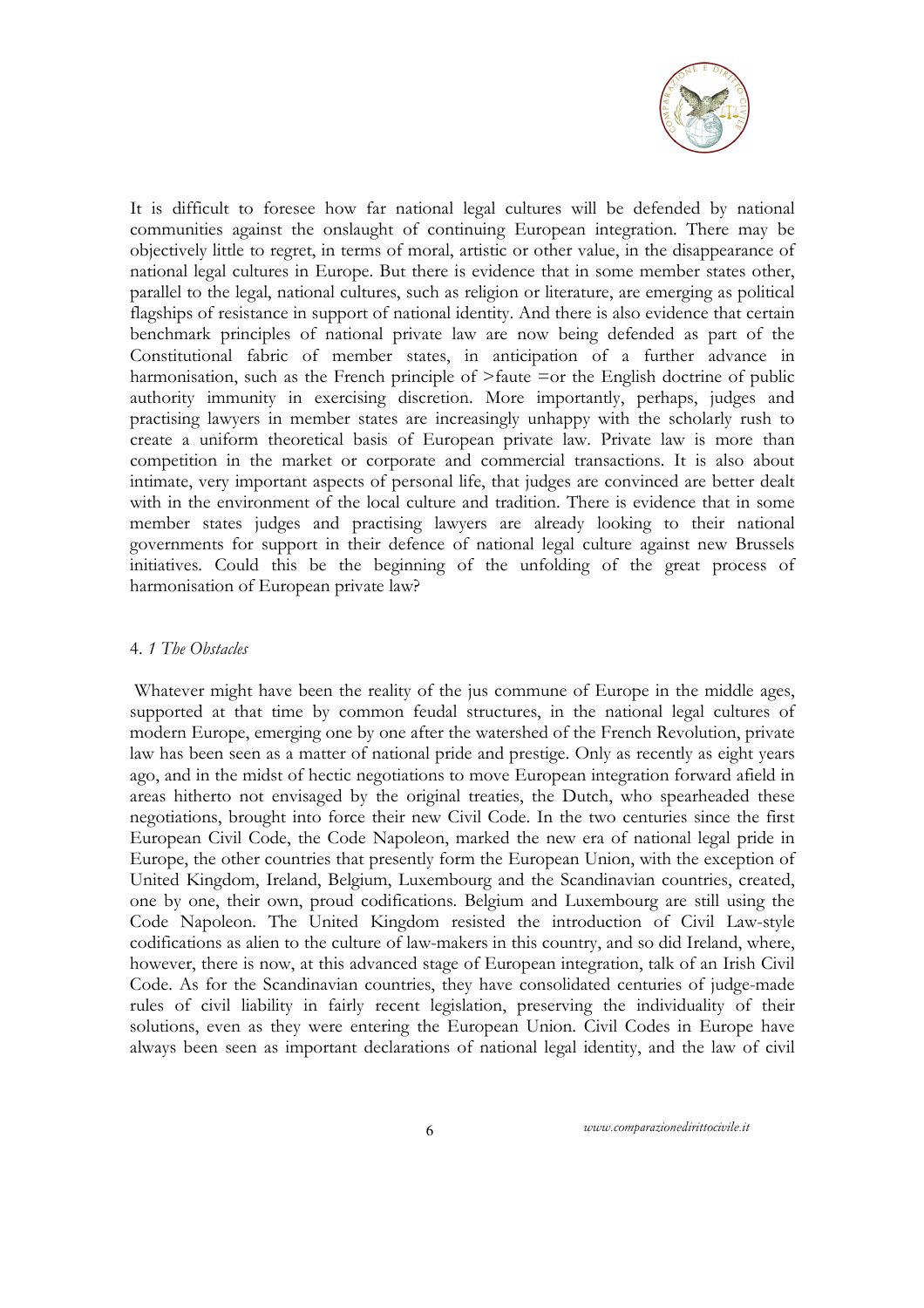

liability, the most dynamic part of Civil law, has been the focus of efforts for distinctive national styles. Thus in the two common law countries, United Kingdom and Ireland, the law of Torts is jealously guarded as an idiosyncratic, judge-made branch of civil law with a practical and systematic importance unknown to Continental legal systems. The German Civil Code openly chose to differ from the Code Napoleon in its design of Liability for Unlawful Acts, after rejecting the idea of general clauses of liability similar to those of articles 1382 et seq. CC, originally put forward in the first draft of the German Code produced by the first Commission. Germanic ideas of unlawfulness as an additional condition of delictual liability influenced, in different ways, the Spanish and Italian law of Civil Liability, both originally closer to the French, leading to separate development of the law by the courts in these two countries. The Greek and the Portuguese Civil Codes chose also their own ways of styling Civil Liability as important expressions of national legal culture, and the newest Dutch Civil Code ambitiously combined elements of all traditions. Extra-contractual liability, and its relation to other sources of civil liability such as breach of Contract, has, in short, always been seen in the European legal systems as an issue of great intellectual, social and cultural importance, close to the definition of citizens' basic rights, reflecting the individual sensitivities of law and policy makers in different legal systems. Despite the cultural resistance, it is true that a limited, piecemeal harmonisation, of specific private law regimes, in areas that directly affect the operation of the common market or the free movement of persons and goods, has been agreed by Governments and attempted through Directives and Regulations. There have been a number of Directives and Draft Directives in diverse areas, such as: Product Liability for Defective Products<sup>14</sup>, Consumer Protection<sup>15</sup>, Consumer Credit<sup>16</sup>, Package Travel, Package Holidays and Package Tours<sup>17</sup>, Unfair terms in Contracts<sup>18</sup>, Proposal for a Directive on the Liability of Suppliers of Services<sup>19</sup>, Proposal for a Directive on Liability for Injury caused by Waste<sup>20</sup>. But such areas apart, it is not immediately obvious whether there is the will, or, indeed, the need, for a systematic harmonisation of private law in Europe, and the creation of a common European law. The question applies also to the broader issue of creating a European Civil Code, very much discussed among European politicians and academics recently. If there is a need, the will must be found. But present discussions and concerted efforts by various academic groups to formulate proposals for a European Civil liability law or Civil Code, seem to put the cart before the horse in so much as they concentrate their efforts on how

states.

l

<sup>14</sup> Council Directive 85/374/EEC of 25 July 1985, now fully implemented by all EU member

<sup>15</sup> Council Directive 85/557/EEC of 20 December 1985 on Consumer Protection in Contracts negotiated away from business premises

<sup>16</sup> Council Directive 87/102/EEC

<sup>17</sup> Council Directive 90/314/EEC

<sup>18</sup> Council Directive 93/13/EEC of 1993

<sup>19</sup> 91/C12/11 revised in 1992

<sup>20</sup> 89/C251/04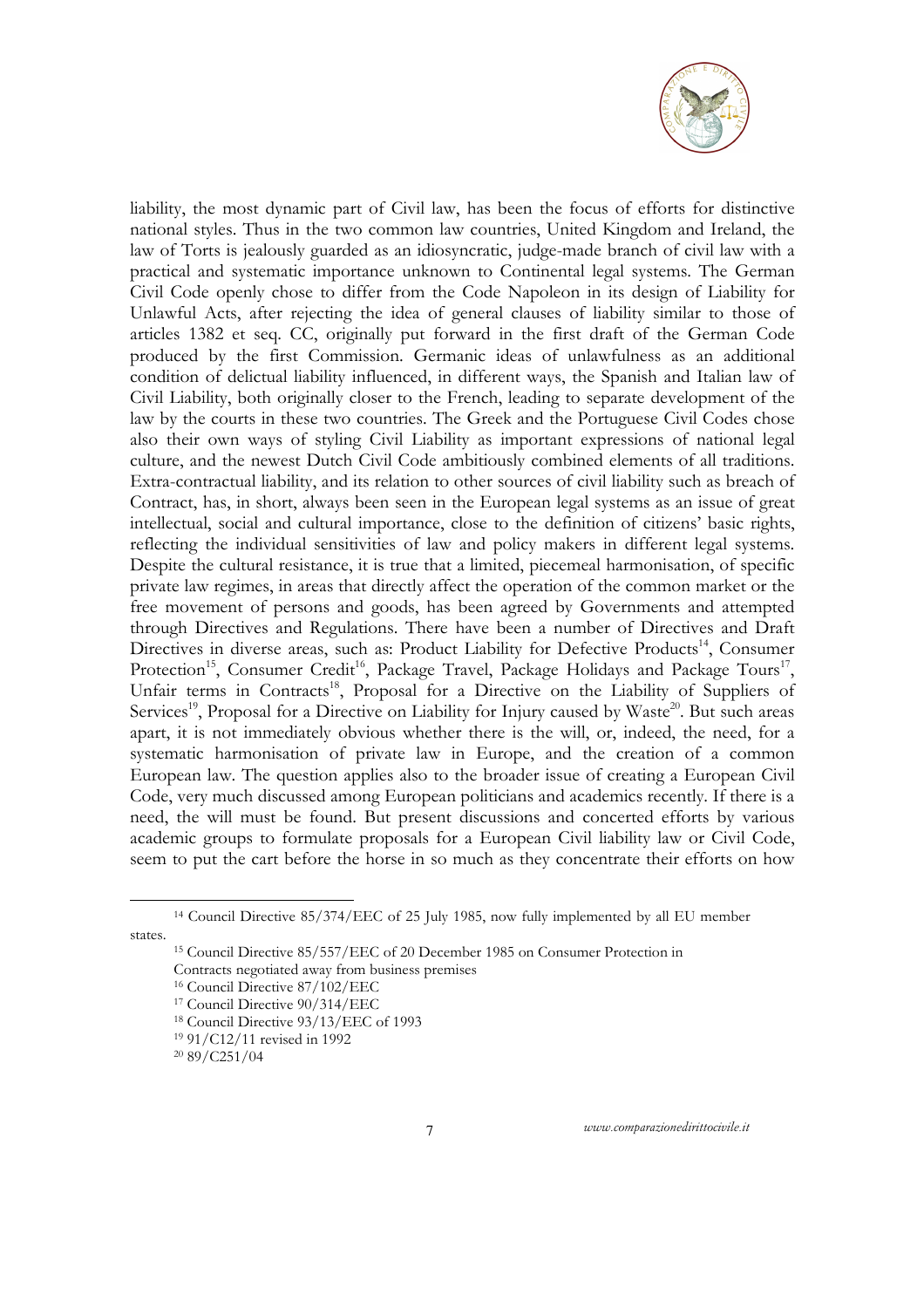

best to achieve harmonisation, and much less on why such harmonisation is needed. Are there any compelling reasons for harmonising private law in Europe? Such reasons, if they exist, must be weighed against the following considerations:

1) Whether or not there is a legal basis, there is definitely no legal obligation, arising out of the European Treaty, of member states to proceed to wholesale harmonisation of private law by Community legislation. This has been confirmed recently by the ECJ in the tobacco advertising ban case<sup>21</sup>, where the Court pointed out that the European Treaty does not confer in the (new) art. 95 (1) a general power on Community legislature to regulate the  $\text{internal market}^{22}.$ 

2) Civil Liability for damage caused by competition distortions, business practices in banking, corporate or insurance matters or failures to implement Community rules has already been harmonised by the Treaties themselves, and several Directives and Regulations.

3) Specific areas in which there is a need for uniform protection of European citizens in their exercise of their right of free movement can and should be singled out for individual harmonisation, such as liability for traffic accidents, currently under consideration by the European Parliament working group led by Professor Busnelli of the University of Pisa.

# 2 The arguments for a Common European Private Law

1) A political ground for the harmonisation of European private law can be found in the quest for a common European citizen's identity, a task that seems to be on its way to be confirmed as a political goal of the Union in the Charter of Human Rights, agreed in the European summit in Nice in December 2000. Uniform Human Rights can be seen as inevitably leading to uniform civil rights. If this is accepted, it will be a powerful argument for the harmonisation of the law of Civil Liability in Europe. However, a number of Governments take a narrower view of the Charter, as addressing only the question of the protection of Human rights internally in the Union, before Union organs and institutions, whereas others look at it as the first step of a Constitutional restructuring of Europe, and an element of a common European identity to be projected also externally to the rest of the world.

2) To the extent that private law rules are more generous in their remedies in some countries than others, the equal treatment of all European nationals in the geographical area of the Union necessitates harmonisation of national systems. Privacy is better protected at

l

<sup>21</sup> ECJ, Nov 5, 2000, C-376/98

<sup>22</sup> See also (new) art 5 EC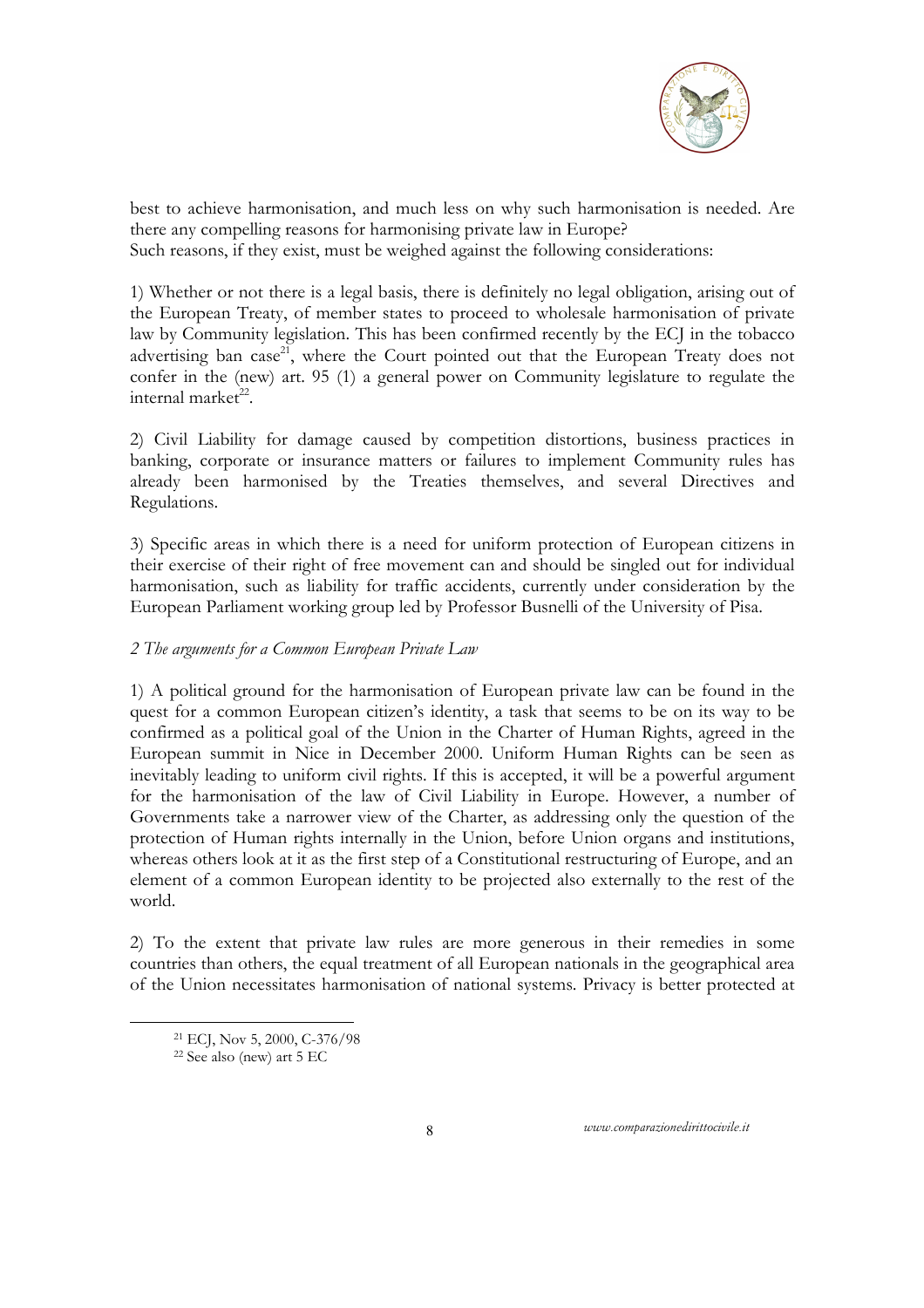

the present moment in Germany than in the United Kingdom<sup>23</sup>23; defamation is a more lucrative tort for a claimant in the United Kingdom than almost anywhere else. And citizens are compensated for disproportionate financial burdens imposed by lawful administrative action only in France.

3) Not to be underestimated is the excitement of academicians and some other lawyers caused by the unique opportunity, and challenge, of redrafting Civil law on a global European basis. Ideas have a power of their own.

4) It is a well-known mantra that European unity must constantly evolve or perish. Some nations, and politicians, are driving hard towards a common public and private law

structure<sup>24</sup>. The European Parliament has long ago (1989) asked for a European Civil Code to be put on the agenda of the Commission and the Council<sup>25</sup>, and will routinely support all initiatives for harmonisation, undeterred by Governments or decision of the European court.

This is significant, as the Parliament, for all its defects and shortcomings, may be seen as representing the people of Europe better than any other European institution. Academics are drafted to the political task, and some will pull all the stops to sell projects such as the European Civil Code or a Uniform Law of Civil Liability to the weary local legal communities of member States. In a recent Conference on 'the European Civil Code' organised by the European Law Academy at Trier, we were presented by Professor Christian von Bar from Osnabrueck with a draft of Uniform European law entitled 'Part X: Tort Law', without been told what this Tort law was Part of! Presumably, it was part of a draft of European Civil Code. We were also told by Professor von Bar that there is no reason why the new European Civil Code could not be used in member States together with national Civil Codes, which would not necessarily have to be abolished. A proposal that could be seen as a Trojan horse in some countries or as discriminatory in others, such as the United Kingdom, with no national Civil Code to hold on to!

Admittedly, complete political Union in Europe cannot be achieved without a uniform private law. Looking to the United States, the success of the Union there is due to four important common elements: common market, common currency, common language and common law. The common language is almost impossible, perhaps, to achieve in Europe, but the common law?

l

<sup>23</sup> Although there is change in the air, following the introduction of the Human Rights Act 1998: see Douglas and Others v Hello! Ltd (Court of Appeal 23 November 2000, Reasons given 21 December 2000, The Times Law Report, 22 December 2000)

<sup>24</sup> Joshka Fischer, the German Foreign Minister, in a controversial lecture in May 2000 at Humboldt University in Berlin spoke of a 'constitutional re-establishment of Europe' that should include the 'firm establishment' of not only 'human' but, also, 'civil' common European rights.

<sup>25</sup> Official Journal of EC 1989, No. C 158/400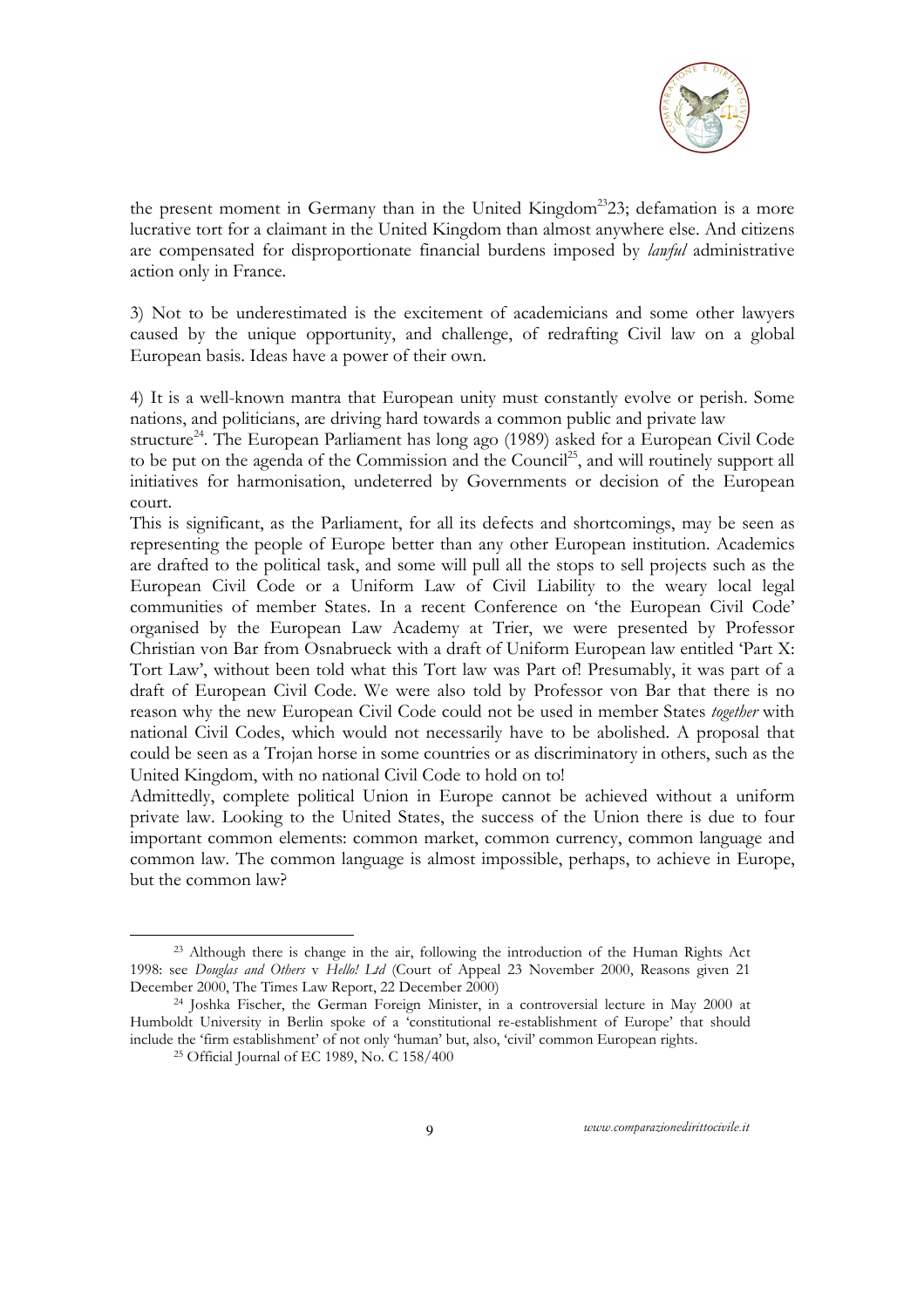

5) Those pulling political weight behind the unification of Civil law in Europe may, however, be rendering the cause a very bad service. Left outside politics, such unification might have been more palatable, indeed almost natural. Private law, unlike Criminal or Public law, does not need to be political or bound with particular State interests. The citizens of Europe will probably be happy with a change in their private law to the better, and their lawmakers should aspire to give them such change, which could take the form of a Uniform system encompassing what is best in the rich European national legal systems. Unfortunately, such projects as we are offered so far by the various working groups, are plans to iron out through conceptual compromises existing differences of black letter law between member states, seeking, so to speak, the lowest conceptual common denominator, with no creative aspiration to move the Droit Civil of Europe to a new era. Thus, they expose themselves not only to political but, also, and quite rightly so, to scientific attacks, mainly for their uninspiring and degrading vision of European private law. These are products that the consumer can, and must, easily resist. A new European private law, with forward looking principles based on some of the best ideas of national legal systems, might have been a much harder job to do, but, perhaps, also harder to resist, and a true service to European unity.

### 3 Method of Production

Common principles of European private law will be a sizeable transplant for all EU member states. As with all legal transplants, their introduction, survival and success depends on their reception in each country, first, by lawmakers (including judges) and other lawyers, practitioners and academics, and, second, by business interests, the insurance industry and the wider community. The experience from working with a group preparing a draft directive on the important issue of assessment of personal injury losses from car accidents has taught me that it is the reaction of the former group rather than the latter that is crucial<sup>26</sup>.

### 1) A European Law Institute?

l

In the light of the thesis advanced in this paper that a common European private law must be forward looking, based on new principles, and not a conceptual legal syncretism of existing, and often outdated, national styles, it is important to educate and persuade national lawmakers and lawyers. The American experience of the democratic adoption of the Restatements is very useful in this connection. We need in Europe an institution, independent from Community and State authorities, such as the American Law Institute. The American Law Institute was organised in 1923, following a study conducted by a group of prominent American judges, lawyers, and teachers known as "The Committee on the Establishment of a Permanent Organisation for the Improvement of the Law." The

<sup>26</sup> See on this my paper, ' The Method of Comparative Law and the Question of Legal Culture Today', 3 Tilburg Foreign Law Review, 1994, 113-153, esp p. 123 f.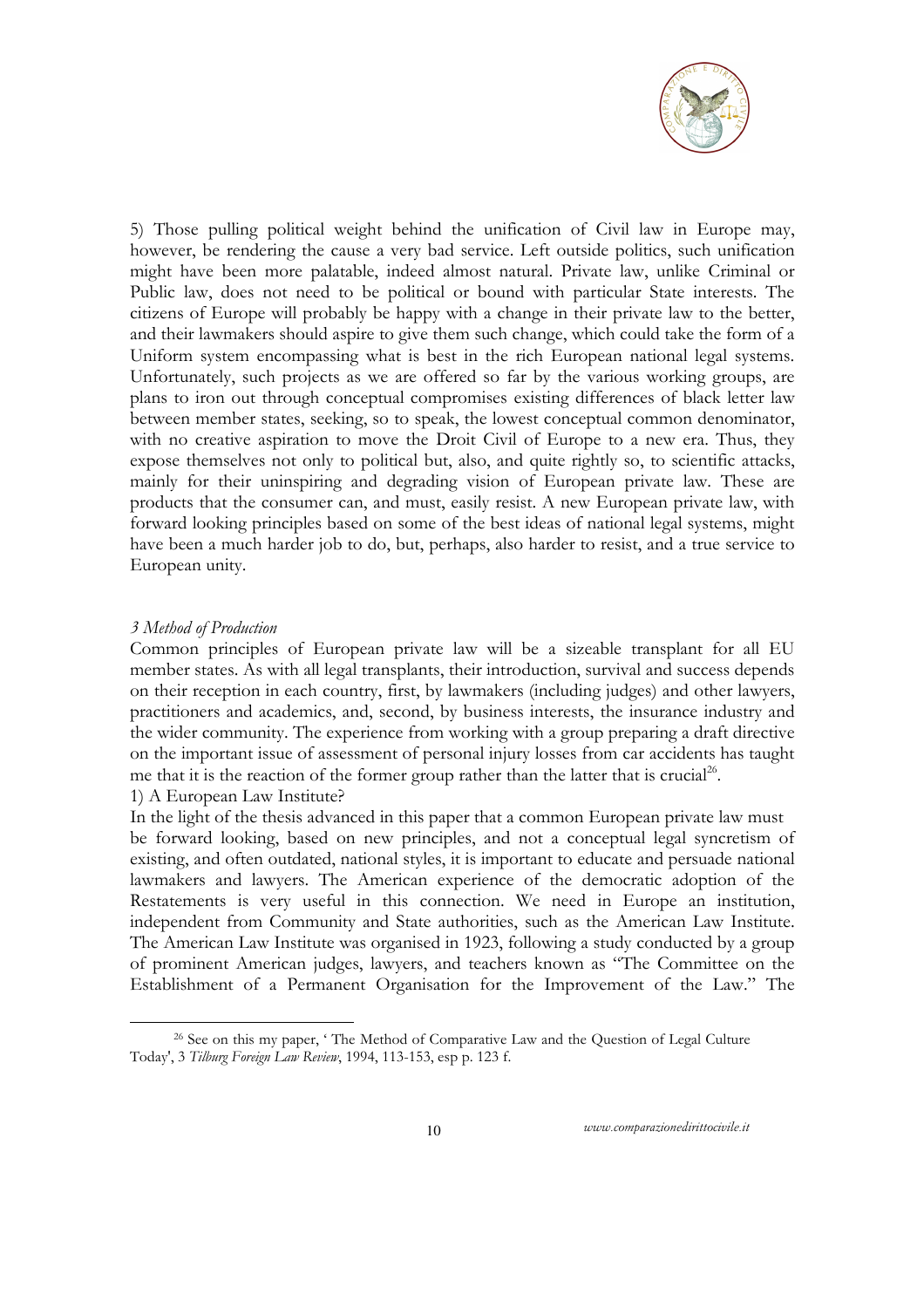

Committee had reported that the two chief defects in American law, its uncertainty and its complexity, had produced a "general dissatisfaction with the administration of justice." According to the Committee, part of the uncertainty of the law, as it then existed, was due to the lack of agreement among members of the profession on the fundamental principles of the common law. Other causes of uncertainty were reported as "lack of precision in the use of legal terms," "conflicting and badly drawn statutory provisions," "the great volume of recorded decisions," and "the number and nature of novel legal questions." The law's complexity, on the other hand, was attributed in significant part to its "lack of systematic development" and to its numerous variations within the different jurisdictions of the United States. Clearly, Europe would benefit from an Institution like this, not only in making Harmonisation of private law possible, but, also, in preserving the uniformity of the development of the common European law after its harmonisation. The new law will have to be applied uniformly in all member states, and, in the light of the variety of judicial style and culture in the member states, will only survive with the discipline of a moderate rule of stare decisis. The European Law Institute should be a private law organisation encompassing all sections of the legal profession and others closely related with the law-making process. Following the example of the American Law Institute, its membership should be elected and consist of judges, lawyers, and law teachers from all member States as well as some other countries, selected on the basis of professional achievement and demonstrated interest in the improvement of the law. Ex officio members should include the Judges of the European Court of Justice and those of the highest court of each member state, law school Deans, and the Presidents of the Bar Associations, of each state other prominent

legal organisations.

### 2) Restating European Law

The American experience of Restatements provides a successful model of how to achieve democratically the consensus of the legal world in Europe, vital for the success of any large scale harmonisation project. In the American law Institute a project is undertaken by the consideration and prior approval of its Officers and Council. When a project has been authorised, an expert in the field of law to be considered, usually a legal scholar, is designated as Reporter. With the help of assistants, the Reporter does the basic research and prepares the initial draft of the material. This initial draft is submitted for suggestions and revisions to a small group of Advisers X judges, lawyers, and law teachers X with special knowledge of the subject. In most projects the draft is also reviewed by a Members Consultative Group consisting of members of the Institute with particular interest in the subject. The revised draft is next submitted for further analysis and consideration to the Council of the Institute, a group consisting of some sixty prominent judges, practising lawyers, and law teachers. The draft can then be referred either to the Reporter and the Advisers for further consideration or to the Annual Meeting for review by the membership. When approved by the Council, the draft as further revised is presented as a Tentative Draft to an Annual Meeting of the entire membership for debate and discussion and is then